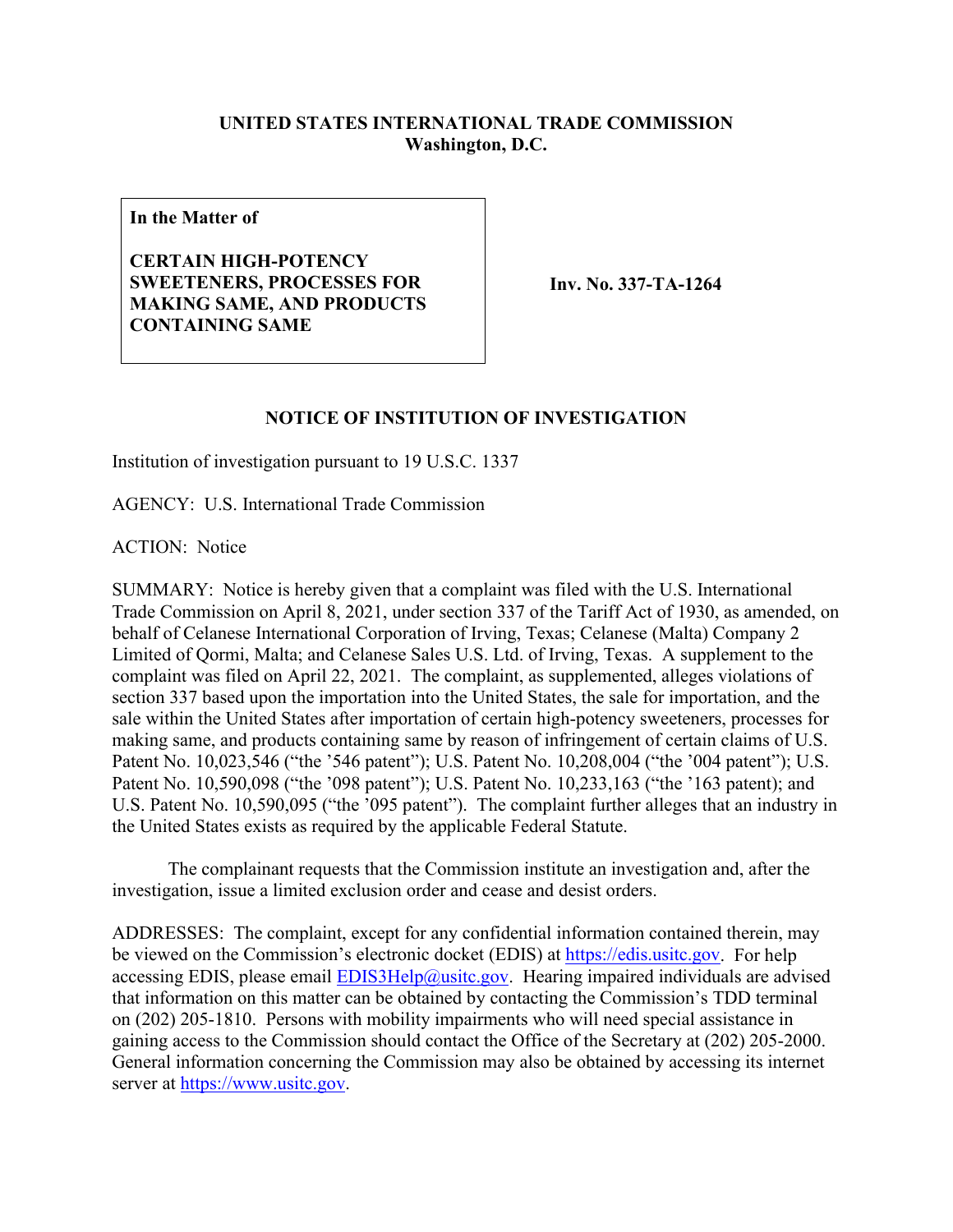FOR FURTHER INFORMATION CONTACT: Pathenia M. Proctor, The Office of Unfair Import Investigations, U.S. International Trade Commission, telephone (202) 205-2560.

## SUPPLEMENTARY INFORMATION:

AUTHORITY: The authority for institution of this investigation is contained in section 337 of the Tariff Act of 1930, as amended, 19 U.S.C. 1337, and in section 210.10 of the Commission's Rules of Practice and Procedure, 19 C.F.R. 210.10 (2020).

SCOPE OF INVESTIGATION: Having considered the complaint, the U.S. International Trade Commission, on May 10, 2021, ORDERED THAT –

(1) Pursuant to subsection (b) of section 337 of the Tariff Act of 1930, as amended, an investigation be instituted to determine whether there is a violation of subsection (a)(1)(B) of section 337 in the importation into the United States, the sale for importation, or the sale within the United States after importation of certain products identified in paragraph (2) by reason of infringement of one or more of claims 1, 11-13, 15-18, 22, and 27 of the '546 patent; claims 1-5, 7-9, 11-13, 21-33, and 35-42 of the '004 patent; claims 1-5, 7-9, 11-12, 20-32, 34, and 36-38 of the '098 patent; claims 1, 4-5, 7-11, 13, 15-16, 18-19, and 22-37 of the '163 patent; and claims 1, 4-5, 7-11, 13, 15, 18-19, and 22-39 of the '095 patent; and whether an industry in the United States exists as required by subsection (a)(2) of section 337;

(2) Pursuant to section 210.10(b)(1) of the Commission's Rules of Practice and Procedure, 19 C.F.R. 210.10(b)(1), the plain language description of the accused products or category of accused products, which defines the scope of the investigation, is "Jinhe Ace-K sweetener products and manufacture processes thereof";

(3) For the purpose of the investigation so instituted, the following are hereby named as parties upon which this notice of investigation shall be served:

(a) The complainants are:

Celanese International Corporation 222 West Las Colinas Blvd, Suite 900N Irving, Texas 75039

Celanese (Malta) Company 2 Limited 78 Mill street, Zone 5 Central Business District, Qormi CBD 5090, Malta

Celanese Sales U.S. Ltd. 222 West Las Colinas Blvd, Suite 900N Irving, Texas 75039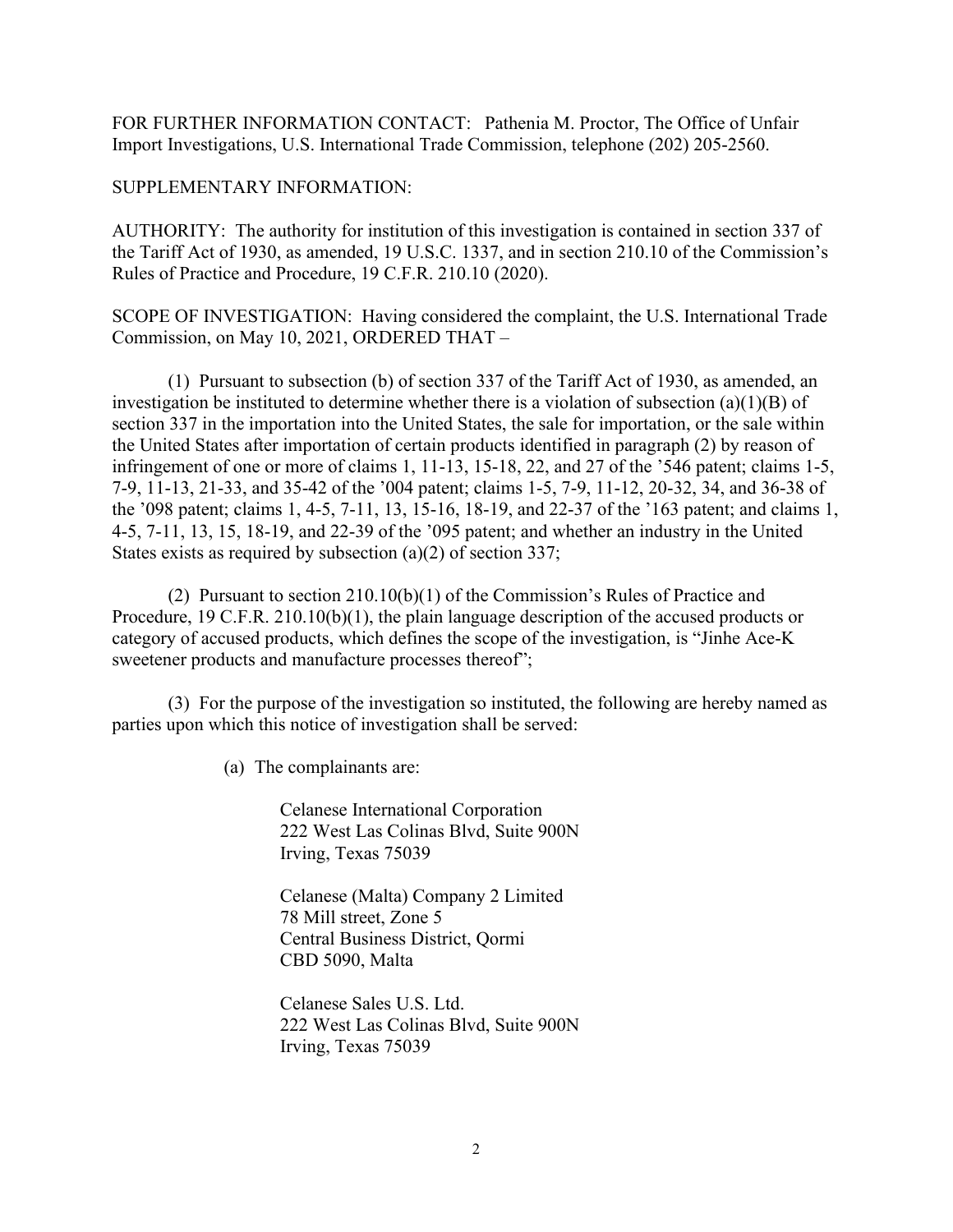(b) The respondents are the following entities alleged to be in violation of section 337, and are the parties upon which the complaint is to be served:

> Anhui Jinhe Industrial Co., Ltd. 127 East Street, Lai'an County Chuzhou City, Anhui 239200 People's Republic of China

Jinhe USA LLC 111 West Jackson Blvd., Suite 1350 Chicago, Illinois 60604

Agridient, Inc. 28580 Orchard Lake Road, Suite 205 Farmington Hills, Michigan 48334

Apura Ingredients Inc. 14168 Central Ave., Unit A Chino, California 91710

Crossroad Ingredients 271 Route 46 West, Suite H206 Fairfield, New Jersey 07004

Hhoya USA Inc. 228 East 45th Street, Suite 9E New York, New York 10017

Ingredis US LLC 5 Chandler Court Plainsboro, New Jersey 08536

NiuSource Inc. 14266 Euclid Ave. Chino, California 91710

Prinova US LLC 6525 Muirfield Drive Hanover Park, Illinois 60133

Prosweetz Ingredients Incorporated d/b/a Panasource Ingredients Inc. 98-A Mayfield Ave Edison, New Jersey 08837